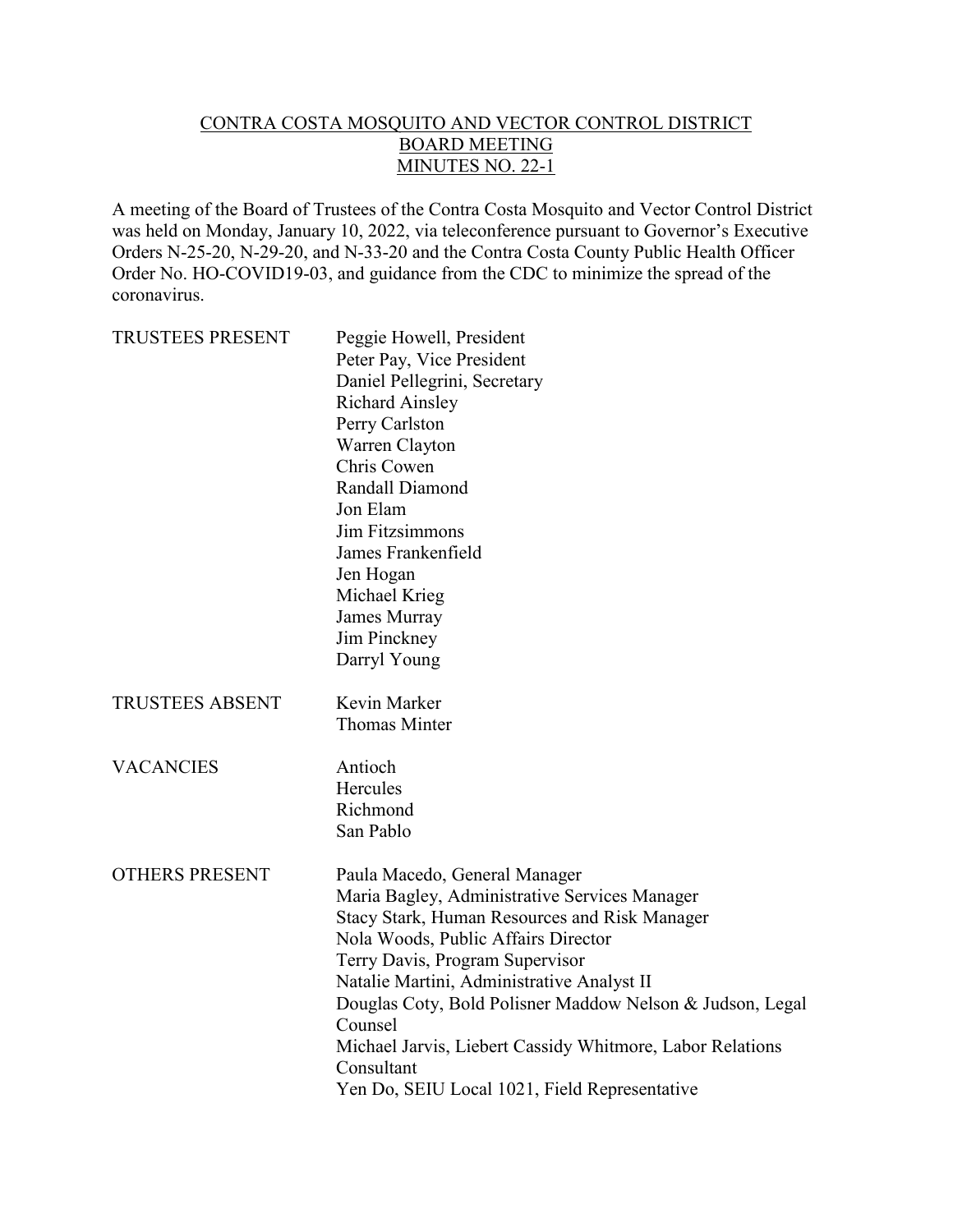## **1. CALL TO ORDER**

President Howell called the meeting to order at 7:03 p.m. Roll Call: A roll call indicated that 15 Trustees were present at 7:03 p.m. Trustee Diamond joined the meeting at 7:05 p.m. Two trustees were absent, and there are four vacancies. Pledge of Allegiance

# **2.\* AUTHORIZATION TO MEET VIA TELECONFERENCE**

- A. Authorization to Meet Via Teleconference Pursuant to Government Code Section 54953, Subdivision  $(e)(1)(C)$  – Consider finding that, as result of the COVID-19 emergency, meeting in person would present imminent risks to the health or safety of attendees, and the meeting should be held by teleconference as authorized by and pursuant to Subdivision (e) of Section 54953 of the Government Code.
- \*\* Motion was made by Trustee Pellegrini and seconded by Trustee Murray to approve the authorization to meet via teleconference. *Motion passed unanimously.*

## **3.\* AGENDA MANAGEMENT**

Agenda was adopted by rule.

# **4. PUBLIC INPUT ON NON-AGENDA ITEMS** – None

# **5. CONSENT CALENDAR**

- A. MINUTES Approval of Minutes of the December 6, 2021 Board of Trustees Special Meeting
- B. Approval of expenditures for October 2021 and November 2021, including: Payroll October 15<sup>th</sup> check No. 029395 Accounts payable October 15<sup>th</sup> checks No. 029396 through No. 029403 Payroll October 29<sup>th</sup> check No. 029404 Accounts payable October 29th checks No. 029405 through No. 029417 Accounts payable November 15<sup>th</sup> checks No. 029418 through No. 029428 Payroll November 30<sup>th</sup> checks No. 029429 through No. 029435 Accounts payable Total:  $$108,038.03$  Payroll Total:  $$693.80$ C. Direct Deposit Expenditures for payroll & accounts payable – Approval of payroll expenditures of October 1, 2021 through November 30, 2021, including: Payroll October 15<sup>th</sup> No. D17827 through No. D17855 Payroll October 29<sup>th</sup> No. D17856 through No. D17889 Payroll November 15<sup>th</sup> No. D17890 through No. D17923 Payroll November 30<sup>th</sup> No. D17924 through No. D17964 Accounts payable October 15<sup>th</sup> No. E02616 through No. E02625 Accounts payable October 29th No. E02626 through No. E02639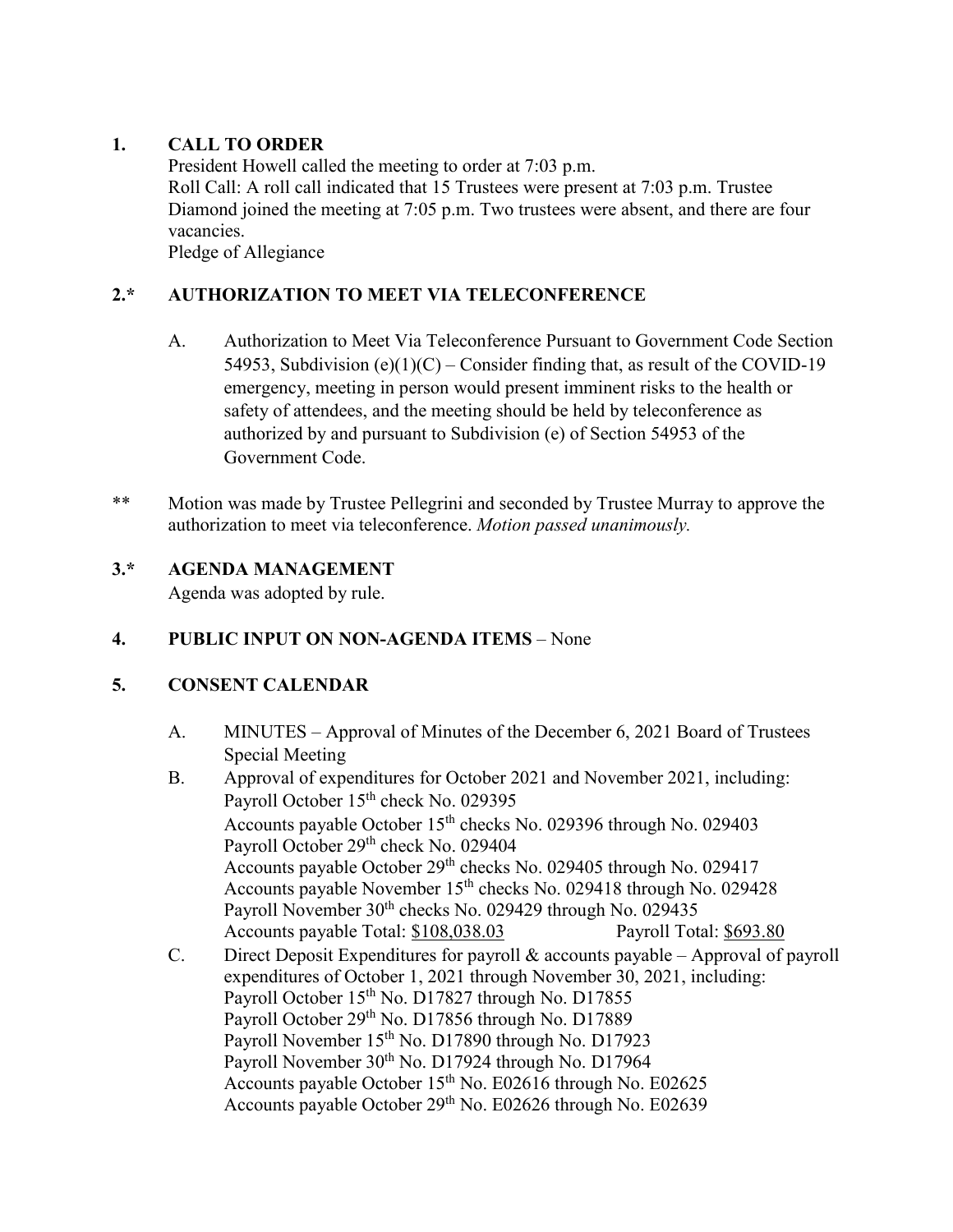Accounts payable November 15<sup>th</sup> No. E02640 through No. E02646 Accounts payable November  $30<sup>th</sup>$  No. E02647 through No. E02655 Accounts payable Total: \$244,217.11 Payroll Total: \$339,477.38

- D. Investment Activity for October 2021 and November 2021
- E. Financial Report
- \*\* Motion was made by Trustee Carlston and seconded by Trustee Pellegrini to approve the consent calendar. *Motion passed unanimously.*

#### **6. BOARD AND STAFF REPORTS**

- A. BOARD President Howell mentioned the CCMAD Financing Corporation meeting will commence once the regular Board meeting has been adjourned and requested that Trustees remain on the same Zoom link until the CCMAD Financing Corporation meeting has been adjourned.
- B. GENERAL MANAGER General Manager Macedo noted that she and Public Affairs Director Woods met with the firm contracted by LAFCO to conduct the District's municipal service review virtually for a kick off meeting. General Manager Macedo stated that the MVCAC annual meeting will remain as an inperson meeting and is following all recommendations and requirements of the Sacramento County's new health order. MVCAC is taking measures to minimize the risk for those attending the meeting. Lastly, General Manager Macedo introduced the District's new Human Resources and Risk Manager, Stacy Stark.
- C. STAFF Administrative Analyst II noted that Trustees may start receiving information sent on behalf of NetFile, regarding the Statement of Economic Interest/Form 700 reports for 2021 annual statements, due April 1, 2022.

Administrative Services Manager Bagley noted the District's IT Department is in the process of working on a solution to move District servers to the cloud, and the Finance Department is in the process of switching the accounting software from Sage 2018 to Sage 2021 version.

Public Affairs Director Woods updated the Board on the Public Affairs Department's work to improve the District's social media presence, with now almost 1,400 Twitter followers, and seeking more Facebook followers now that the District's page has been updated. She mentioned that all requests for emailed agendas from the website will need to be renewed since they are only valid for one calendar year. Woods also noted that the 2021 Annual Report will be updated and requested Trustees email a photograph of themselves with a solid colored background to be added to the Trustee section of the annual report. Alternatively, she offered to take the pictures herself.

Program Supervisor Davis updated the Board on the properties that were abated during 2021. With the season coming to an end, the District appears to have better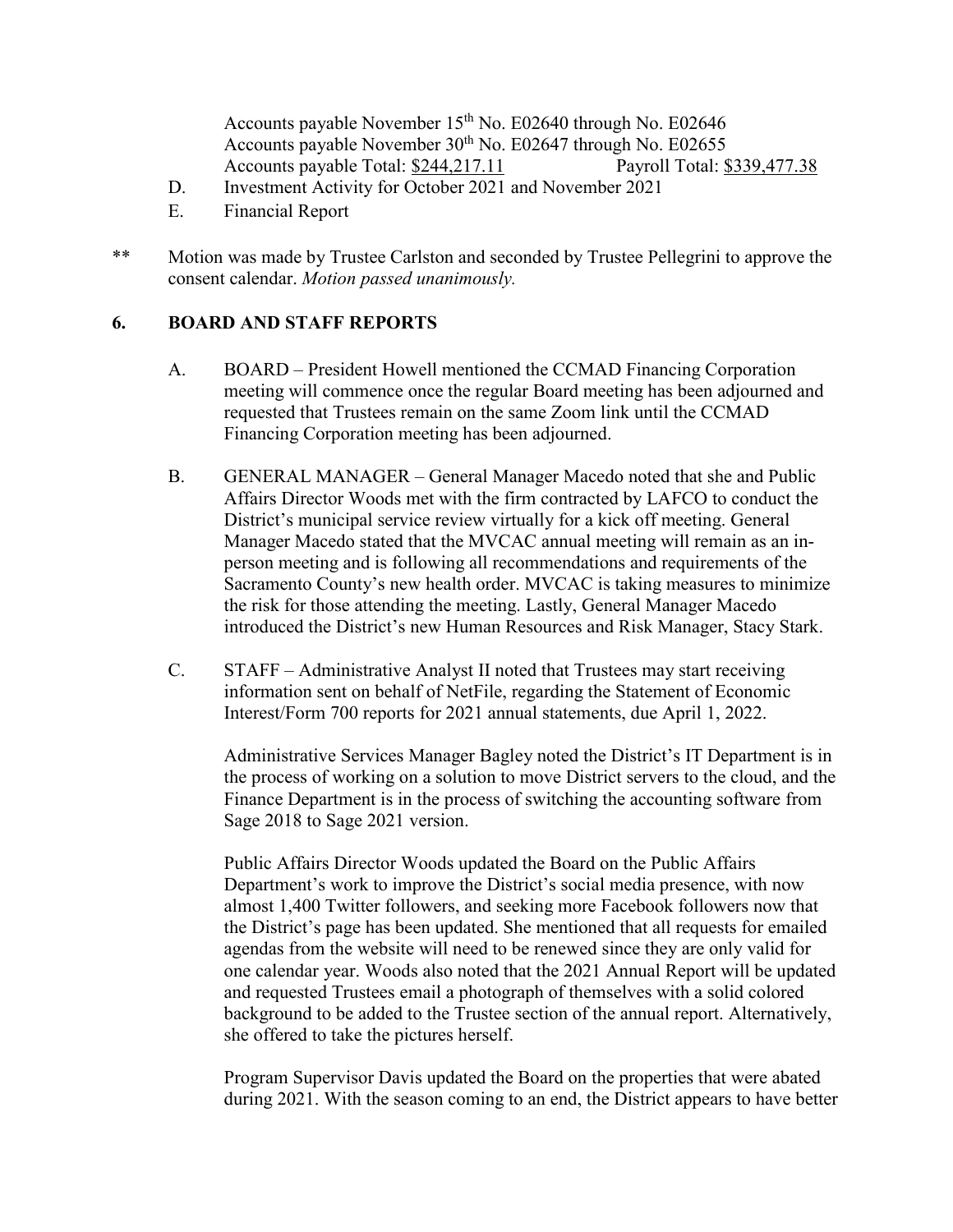communication with those property owners, who are committed to making the improvements as suggested. He also mentioned that the Operations Department continues to have weekly meetings with Leading Edge regarding the Operations software MapVision, and has scheduled an onsite training session for March 2022.

D. LEGAL – President Howell asked Legal Counsel Coty if it was possible to streamline or eliminate the Trustee roll call after each action item to simplify the meeting, and if instead it can be asked after the motion and second if there are any "no" votes. Coty responded that the law for teleconferences requires that a roll call vote will be required after every action taken by the Board.

## **7.\* BOARD NOMINATION AND ELECTION OF 2022 OFFICERS FOR BOARD PRESIDENT, VICE PRESIDENT, AND SECRETARY**

The eligibility list for each office and the Resolution 20-4, adopting a Revised Procedure for Election Board Officers, were provided.

\*\* Motion was made by Trustee Howell and seconded by Trustee Fitzsimmons to nominate Trustee Michael Krieg for 2022 President. *Motion passed unanimously.*

Ayes: Ainsley, Carlston, Clayton, Cowen, Diamond, Elam, Fitzsimmons, Frankenfield, Hogan, Howell, Krieg, Murray, Pay, Pellegrini, Pinckney, Young.

Noes: None

Absent: Marker, Minter

Abstain: None

\*\* Motion was made by Trustee Pellegrini and seconded by Trustee Fitzsimmons to nominate Trustee Perry Carlston for 2022 Vice President. *Motion passed unanimously.* 

Ayes: Ainsley, Carlston, Clayton, Cowen, Diamond, Elam, Fitzsimmons, Frankenfield, Hogan, Howell, Krieg, Murray, Pay, Pellegrini, Pinckney, Young.

Noes: None

Absent: Marker, Minter

Abstain: None

\*\* Motion was made by Trustee Howell and seconded by Trustee Krieg to nominate Trustee Daniel Pellegrini for 2022 Secretary. *Motion passed unanimously.* 

Ayes: Ainsley, Carlston, Clayton, Cowen, Diamond, Elam, Fitzsimmons, Frankenfield, Hogan, Howell, Krieg, Murray, Pay, Pellegrini, Pinckney, Young.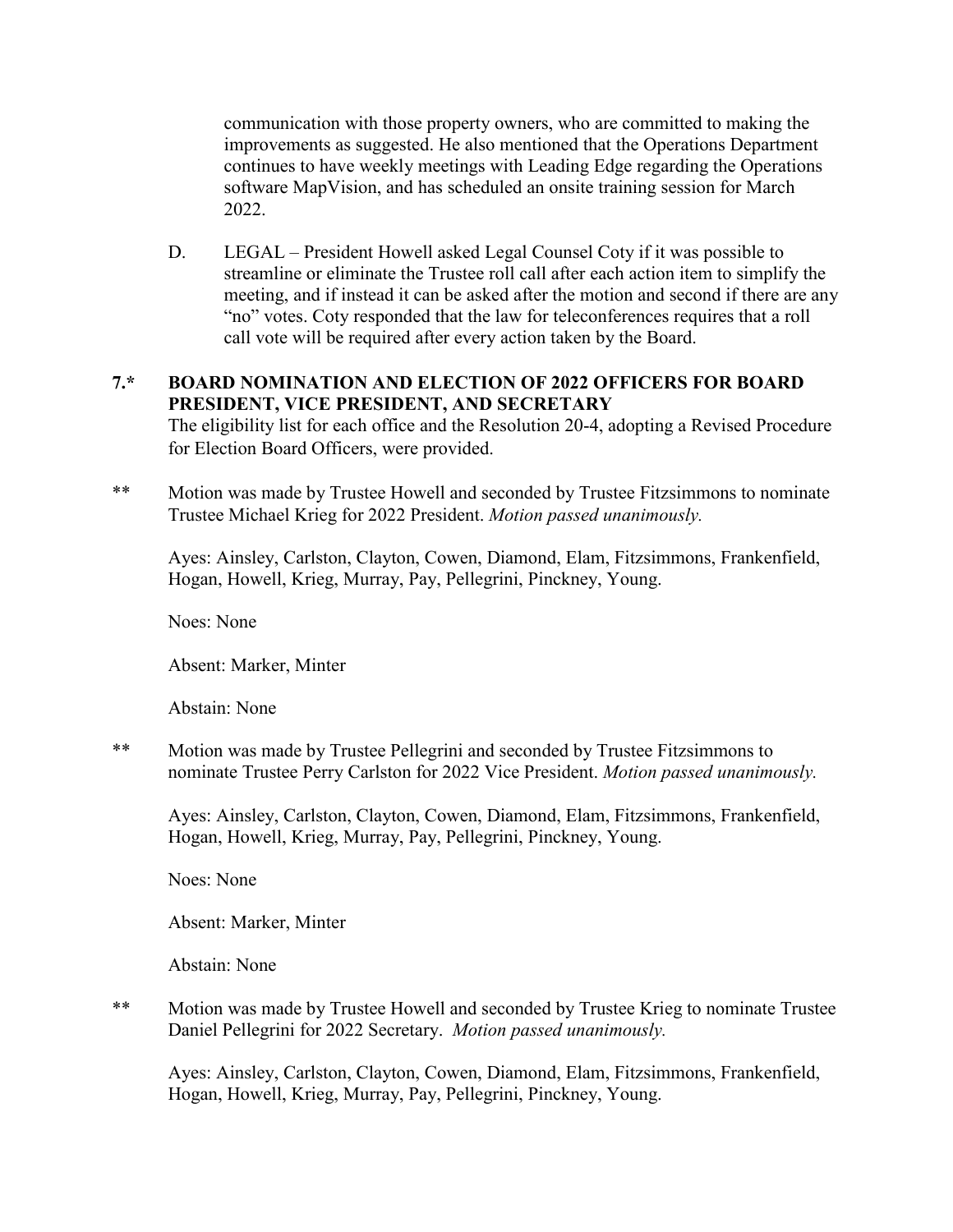Noes: None Absent: Marker, Minter Abstain: None

2021 Board President Howell passed the gavel to newly elected 2022 Board President Krieg to continue the meeting.

President Krieg adjourned the meeting for a 5-minute break at 7:35 pm.

Meeting resumed at 7:40 pm.

- **8.\* APPROVAL OF DISTRICT TRUSTEE COMMITTEE MEMBERS FOR 2022** Committee composition was recommended by Board President Krieg and presented for Board approval. The District's primary banking institution, Bank of the West, requests documentation (Board meeting minutes) that officially designates Board members who are on the Executive Committee and can thereby sign District checks.
- \*\* Motion was made by Trustee Pellegrini and seconded by Trustee Fitzsimmons to approve the 2022 committee members. *Motion passed 15-1.*

Ayes: Ainsley, Carlston, Clayton, Cowen, Diamond, Fitzsimmons, Frankenfield, Hogan, Howell, Krieg, Murray, Pay, Pellegrini, Pinckney, Young.

Noes: None

Absent: Marker, Minter

Abstain: Elam

- **9.\* BOARD CONSIDERATION AND APPROVAL OF TRUSTEE ATTENDANCE AT THE CSDA SPECIAL DISTRICT LEADERSHIP ACADEMY MODULES**  The CSDA Special Leadership Academy Modules are offered virtually: **SDLA Module #1: Governance Foundations,** February 16 & 17, 2022, 9:00 a.m. – 12:00 p.m. each day, **SDLA Module #2: Setting Direction / Community Outreach**, March 9 & 10, 2022, 9:00 a.m. – 12:00 p.m. each day, **SDLA Module #3: Board's Role in Finance and Fiscal Accountability**, April 18 & 19, 2022, 9:00 a.m. – 12:00 p.m. each day, and **SDLA Module #4: Board's Role in Human Resources**, May 4 & 5, 2022, 9:00 a.m. – 12:00 p.m. each day. Board authorization is needed for any Trustees that would like to attend the virtual meetings.
- \*\* Motion was made by Trustee Howell and seconded by Trustee Carlston to approve any Trustees requesting attendance to the virtual SDLA Modules. *Motion passed unanimously.*